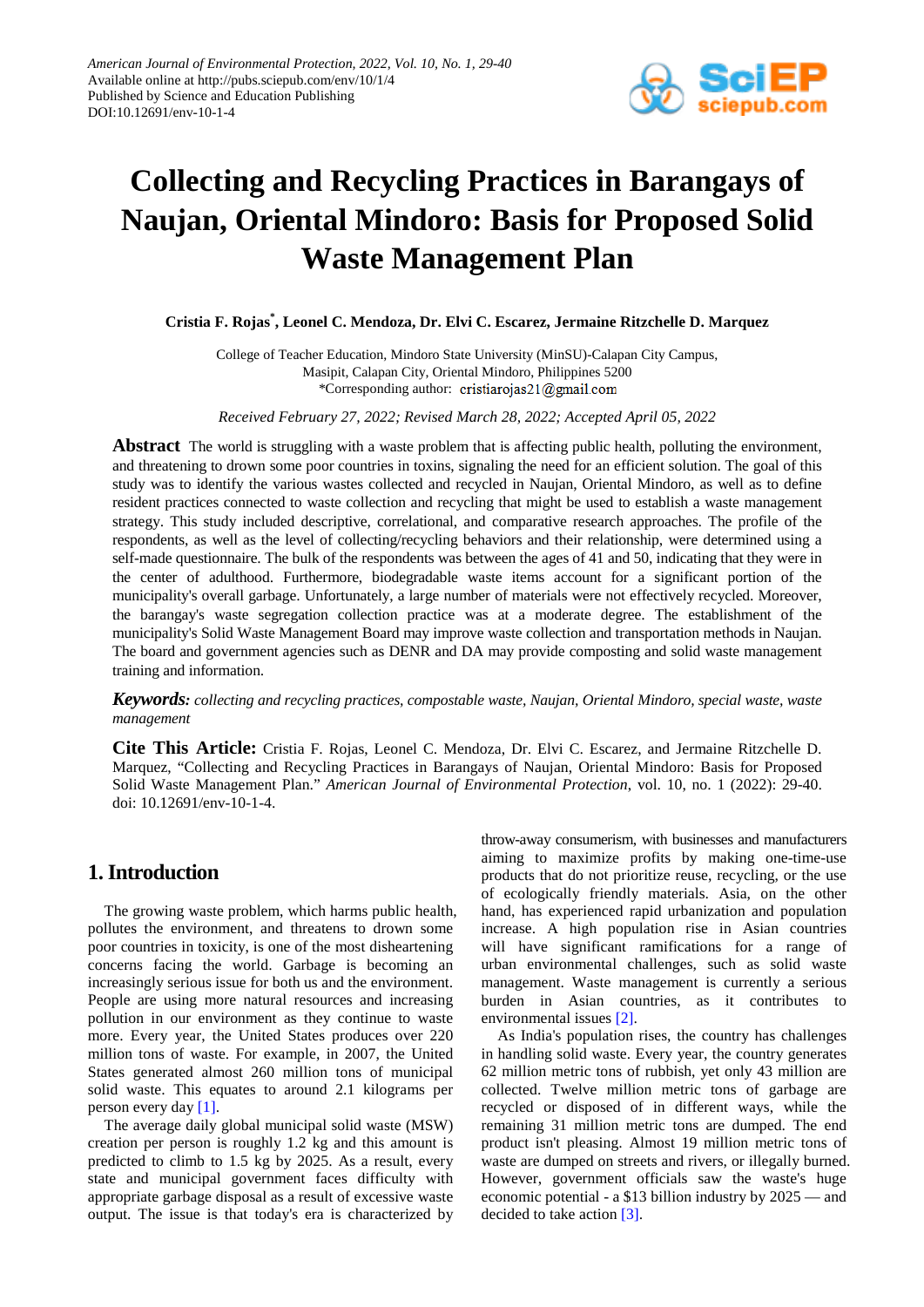Ordinary rubbish is either burned or buried throughout the majority of the world, including North America. Neither is beneficial to people or the environment. Incinerating garbage emits harmful gases and dust (particulate matter), which contribute to global warming and damage lakes, forests, oceans, and towns half a world away from their source. In most industrialized countries, incinerators currently remove huge amounts of particulates and contaminants, resulting in cleaner air. The majority of what they remove, however, ends up in a landfill. Garbage burying pollutes both the air and the water, and simply carrying it to the landfills consumes a rising quantity of important fossil fuels, resulting in greater pollution and other issues [\[4\].](#page-10-3)

The majority of current waste management initiatives are concentrated at the local government level and are based on high-tech/high-energy waste disposal methods such as landfill disposal. However, these methods are becoming increasingly costly and inefficient in terms of energy use. The financial costs of managing the long-term environmental implications of trash disposal are higher than what is charged for this service, and corrective action is sometimes impossible. Environmental costs, such as negative impacts on habitat, animals, and biodiversity, are also taken into account. To put it another way, trash disposal is unsustainable and has long-term consequences for future generations [\[5\].](#page-10-4)

The Philippines is grappling with one of the world's most serious environmental problems: inappropriate waste disposal. It resulted in more serious issues that harm not just the environment but also people's health and lives. This issue may be remedied or will continue to be a concern for the country in the coming years. Waste management mistakes have major consequences for ground and surface water contamination, flooding, air pollution, and water pollution, among other things. If individuals continue to operate in this manner, they will suffer in the coming years. When it comes to consuming contaminated water as a result of incorrect waste disposal, health will be protected.

Furthermore, the Philippines was placed third on the source of plastic entering into oceans in February 2015. Every year, the country produces 2.7 million metric tons of plastic waste, of which 20%, or 521,000 tons, ends up in the ocean. Despite this, the country had one of the highest garbage collection rates in the region, with an average of 85 percent across the country and nearly 90 percent in some densely populated area[s \[6\].](#page-10-5)

The Philippine Ecological Solid Waste Management Act of 2000 defines recycling as "the treatment of used or waste materials through a process of making them sustainable for beneficial use and other purposes and includes any process by which solid waste materials are transformed into new products in such a way that the original products may lose their identity." [\[7\].](#page-10-6)

Moreover, many elder Filipinos argue that recycling is not a new concept to them. Food jars are reused, old furniture is refurbished/transformed to new uses, and even leftover lunch is "recycled" into new supper fare at the individual family level. Modern lives and a consumer/convenience-oriented society, on the other hand, have fostered a throwaway attitude. Recycling, on the other hand, is making a comeback [\[8\].](#page-11-0)

Additionally, trash management encompasses all components of the waste management process, from generation to final disposal. Waste is collected, transported, sorted, treated, and disposed of in this process. Monitoring and regulation, which apply to both commercial and home waste disposal, are also included. Trash management, in general, refers to all types of waste, including industrial waste, as well as raw materials and finished goods. Garbage management is a concept that aims to limit the harmful consequences of waste on the environment. The phrase "3 Rs" – reduce, reuse, and recycle – is meant to categorize waste management into three important aspects in terms of trash reduction suitability. There are numerous benefits to reducing, reusing, and recycling. Everything we use takes resources and may need to be disposed of once we're done with it. Reduced packing, in particular, can have a significant influence on environmental damage.

Furthermore, rather than dumping products, reusing them, finding new possible applications for them, or simply passing them on to others can help conserve resources and money. Similarly, most of the products that individuals use daily may be recycled. The advantages of recycling are numerous, including the reuse of materials and the generation of energy from landfills and combustion processes [\[9\].](#page-11-1)

The study focused on garbage collection and recycling procedures in Naujan Municipality, Oriental Mindoro, and was limited to the various wastes generated by inhabitants, which would serve as the foundation for the planned waste management. Naujan is a first-class municipality in the Philippines' province of Oriental Mindoro. It is the province's largest municipality, with 50,310 hectares (124,300 acres) and accounting for 12 percent of the province's total land area. Act 1280 gave it the status of a full-fledged municipality on January 4, 1905. Its limits were set in stone permanently in 1919. Naujan has seventy (70) barangays, with a population of 102, 998 people according to the 2015 census.

When it comes to the matter at hand, the Naujan Municipality Trash Management Team plays a critical role in reducing and eliminating the waste produced by humans in everyday life. To assure zero waste, dump truck drivers follow a series of schedules around the whole municipality, including private and public schools. Even though there is a municipality rule prohibiting garbage from being thrown anywhere, wastes in the surrounding area are nonetheless visible.

However, due to a lack of personnel, domestic waste is not collected completely. Everyone is affected by the current trash problem. Everyone should bear some kind of responsibility. The researcher hopes to learn more about Naujenos' sense of responsibility in trash management through this study. The study's goal is to find out what types of waste are collected and recycled in these municipalities, as well as how inhabitants collect and recycle. With these possibilities in mind, all Filipinos should place a premium on waste management.

Concerned organizations such as non-governmental organizations (NGOs), community-based organizations (CBOs), and municipal solid waste management (MSW) must take the lead in effectively educating all individuals and communities about zero waste and the 3R's Reduce,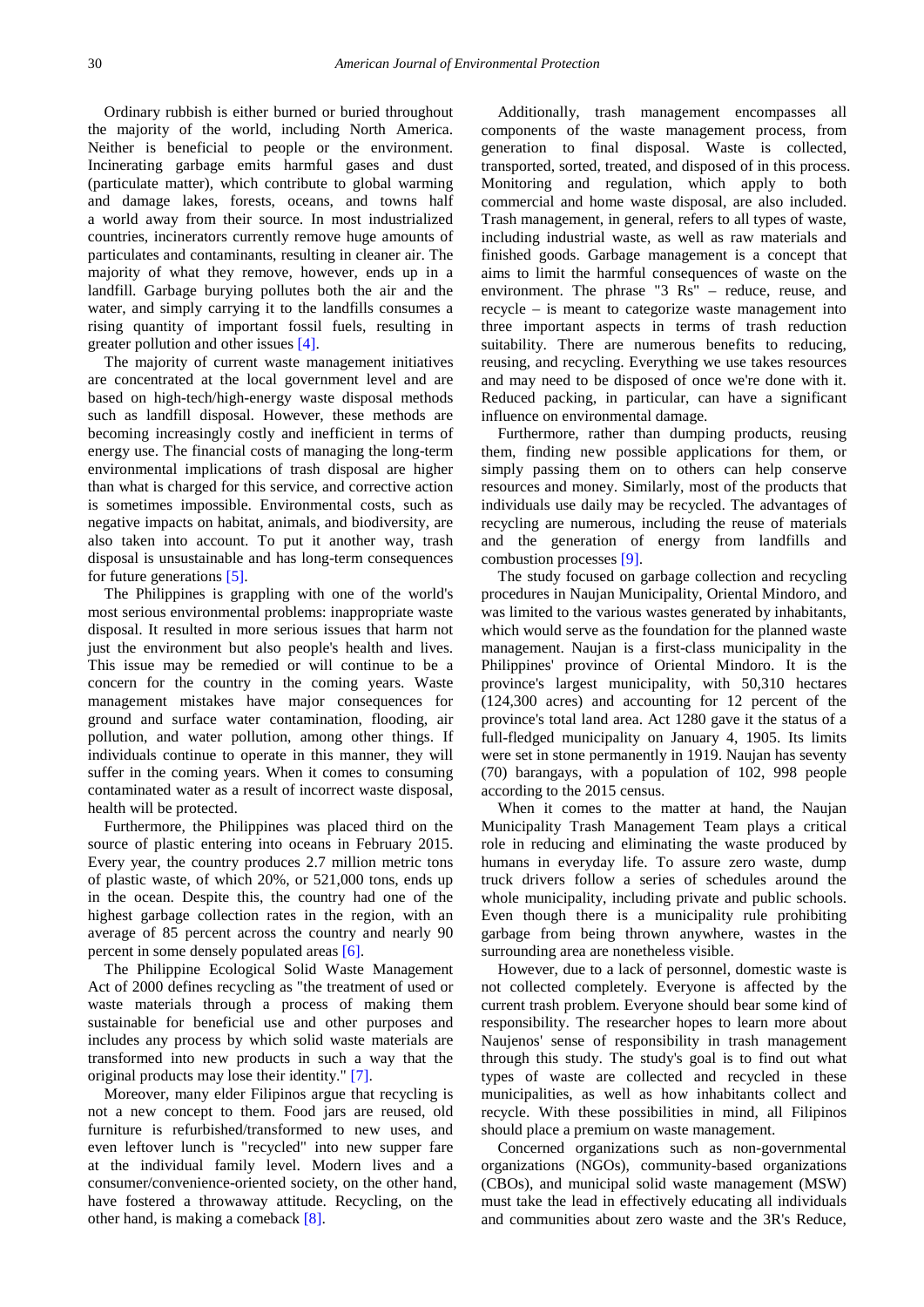Reuse, and Recycle. "*If you aren't buying recycled things, you aren't actually recycling*," says Ed Begley Jr., which is why this study on trash management in the Municipality of Naujan was conceived. Humans, regardless of which culture they belong to, should play an important role in effectively managing their trash. They should also be appropriately distributed with accurate knowledge and understanding of the importance of waste management today.

## **2. Objectives of the Study**

This study aimed to determine the collecting and recycling practices in Naujan, Oriental Mindoro. Specifically, it aimed to: (1) determine the profile of the residents from the selected barangays in terms of age, gender, and residency; (2) determine the different collected and recycled solid wastes of the residents from the selected barangays of Naujan; (3) determine the extent of collecting and recycling practices of the residents from the selected barangays of Naujan; (4) determine the significant difference between the extent of collecting and recycling practices from selected barangays of Naujan; (5) determine the relationship between the profile of the residents and the extent of collecting and recycling practices from selected barangays of Naujan; (6) develop a solid waste management plan based on the results of the study.

## **3. Materials and Methods**

## **3.1. Time and Place of the Study**

This study was conducted in the top three (3) most populated barangays from the eight (8) districts of Naujan, Oriental Mindoro. The whole second semester was spent in conducting the study and analyzing the result of the study.

#### **3.2. Research Design**

The research method employed in this study was descriptive correlational and comparative.

A correlational study is a quantitative method of research in which two or more quantitative variables from the same set of subjects are compared to see if there is a relationship between the[m \[10\].](#page-11-2)

The researcher described the profile of the respondents of the study and determine the extent of collecting and recycling practices in Naujan. A test of relationship between the respondents' profile and the extent of recycling and collecting practices in Naujan was determined.

### **3.3. Research Locale**

The study was conducted in Naujan, Oriental Mindoro. This municipality has the largest population growth rates in the province. The waste management of Naujan never stops finding solutions on how to alleviate the waste produced by residents in their everyday living. Knowing the big responsibility, the researcher would also like to determine how responsible the residents are and if they have waste management practices applied at home that will be useful in disseminating information to help others and the environment.

#### **3.4. Respondents of the Study**

The respondents of the study were the 715 residents from eight (8) districts in Naujan, Oriental Mindoro. This sample size was generated using G-Power Analysis Software with the following assumptions: effect size of 0.30, alpha error probability of 0.05, and power of 0.95.

#### **3.5. Sampling Technique**

The study utilized proportional stratified random sampling technique to determine the number of respondents of the study. The selection was focused only on the top three (3) most populated Barangay per district in Naujan. The details of the respondent population and sample size of every barangay were presented below

| <b>Table A. Distribution of Respondents</b> |  |  |  |  |
|---------------------------------------------|--|--|--|--|
|---------------------------------------------|--|--|--|--|

| <b>DISTRICT</b> | <b>BARANGAY</b>  | <b>HOUSEHOLD</b> | <b>RESPONDENTS</b> |
|-----------------|------------------|------------------|--------------------|
| 1               | Estrella         | 577              | 35                 |
| 1               | Santiago         | 510              | 31                 |
| 1               | Motoderazo       | 431              | 26                 |
| $\overline{c}$  | Pinagsabangan II | 599              | 36                 |
| $\overline{c}$  | Pagkakaisa       | 515              | 31                 |
| $\overline{c}$  | Pinagsabangan I  | 505              | 31                 |
| 3               | Bancuro          | 458              | 28                 |
| 3               | Bayani           | 395              | 24                 |
| 3               | San Agustin I    | 348              | 21                 |
| $\overline{4}$  | Montelago        | 458              | 28                 |
| $\overline{4}$  | Melgar A         | 358              | 22                 |
| $\overline{4}$  | Melgar B         | 372              | 23                 |
| 5               | Nag iba II       | 369              | 22                 |
| 5               | Bacungan         | 329              | 20                 |
| 5               | Pinahan          | 312              | 19                 |
| 6               | Barcenaga        | 1101             | 67                 |
| 6               | Santa Maria      | 638              | 39                 |
| 6               | Sampaguita       | 553              | 34                 |
| 7               | Aurora           | 706              | 43                 |
| 7               | Evangelista      | 650              | 40                 |
| 7               | Del Pilar        | 480              | 29                 |
| 8               | Inarawan         | 427              | 26                 |
| 8               | Mahabang Parang  | 341              | 21                 |
| 8               | General Esco     | 311              | 19                 |
| <b>TOTAL</b>    | 24               | 11743            | 715                |

#### **3.6. Research Instrument**

A self-made questionnaire composed of three (3) parts was utilized in the conduct of the study. The first part dealt with questions about the profile of the respondents including their age, gender, and the number of years of residency in their respective barangay. The second part dealt with the different wastes collected and recycled in twenty-four (24) selected barangays in Naujan while the last part was divided into two: collecting practices and recycling practices on waste management.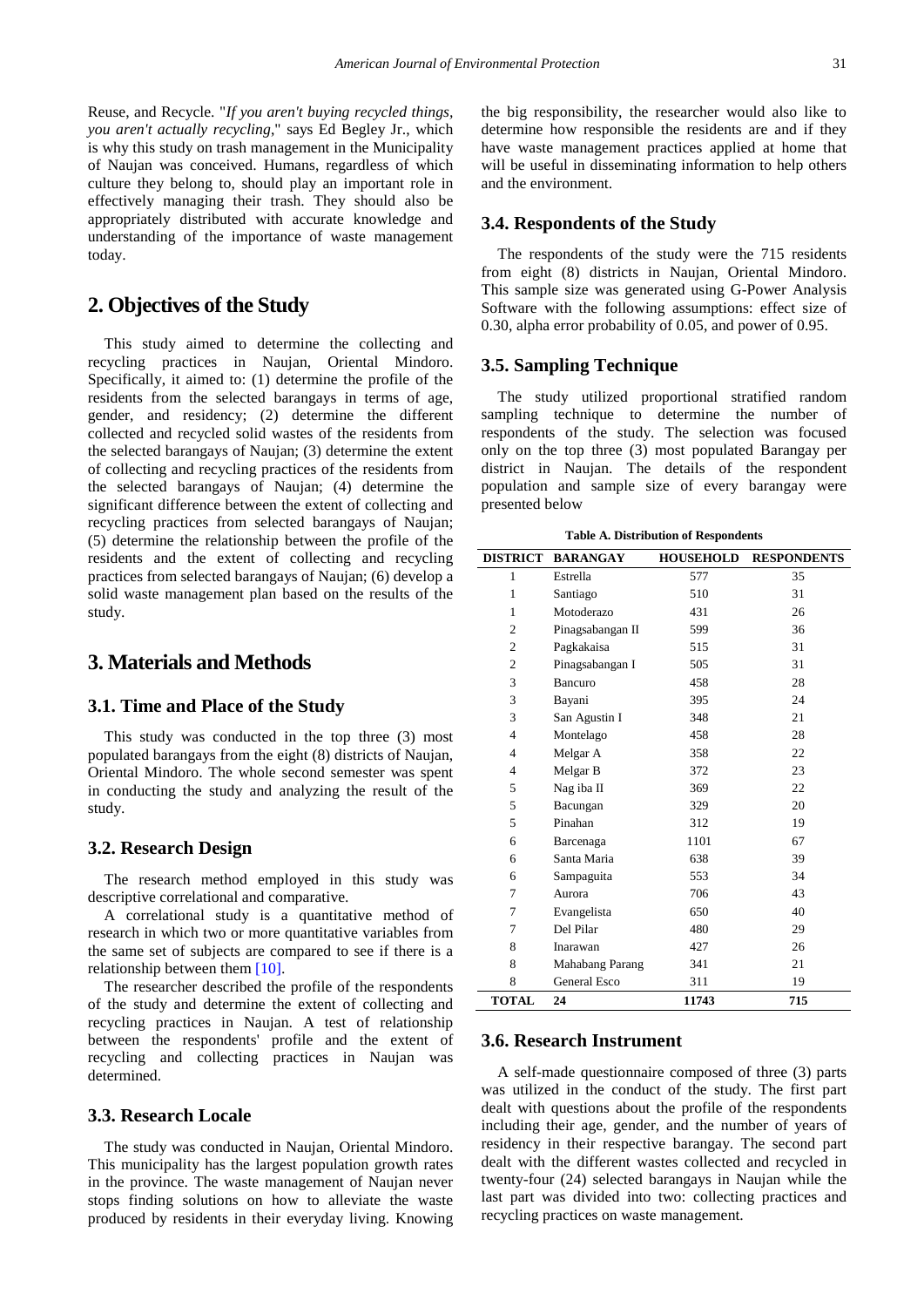### **3.7. Scaling and Quantification**

A five-point numerical scale with its statistical limits and description was used to describe the extent of collecting and recycling practices in the Municipality of Naujan. The scale is presented as follows:

**Table B. Numerical Scale, Statistical Limit, and Verbal Description on the extent of collecting and recycling the waste in the Municipality of Naujan**

| <b>Numerical Scale</b>      | <b>Statistical Limit</b> | <b>Verbal Description</b> |
|-----------------------------|--------------------------|---------------------------|
| 5                           | 4.50-5.00                | Very High                 |
| 4                           | 3.50-4.49                | High                      |
| 3                           | 2.50-3.49                | Moderate                  |
| $\mathcal{D}_{\mathcal{L}}$ | 1.50-2.49                | Low                       |
| 1                           | 1.00-1.49                | Very Low                  |

#### **3.8. Validation of the Instrument**

In the conduct of the study, assistance was sought from different experts in the related field for the validation of the instrument. After constructing the questionnaire, this was sent to the different officials from the local DENR (PENRO and CENRO) and the environmental offices of the provincial government. Comments, suggestions and recommendations for the betterment of the research instrument were acknowledged and accepted.

#### **3.9. Reliability of the Instrument**

To determine the reliability of the instrument, ten non-respondents were requested to answer the instrument twice with ten (10) days of interval. After getting the raw scores, the researcher computed the reliability coefficient using Cronbach alpha.

| <b>Variables</b>                                                                                      | Cronbach's alpha | <b>Internal Consistency</b> | Interpretation |
|-------------------------------------------------------------------------------------------------------|------------------|-----------------------------|----------------|
| Collecting practices (for collection and transport at the barangay level)                             | 0.7262           | Acceptable                  | Reliable       |
| Collecting practices (for waste segregation at the Barangay level)                                    | 0.8545           | Good                        | Reliable       |
| Recycling practices (for reuse and recycling of marketable materials at the<br>barangay level)        | 0.8505           | Good                        | Reliable       |
| Recycling practices (for composting of organic materials at the barangay level)                       | 0.8633           | Good                        | Reliable       |
| Recycling practices (for the existence of SWM policies at the barangay level)                         | 0.7927           | Acceptable                  | Reliable       |
| Recycling practices (for information, education, and communication campaign<br>at the barangay level) | 0.8327           | Good                        | Reliable       |

#### **3.10. Data Gathering Procedures**

The researcher sent a letter of request to the Mayor of Naujan and barangay captains to ask permission to conduct the study. Then visitation of the respondents was scheduled for the distribution of survey questionnaires and conducted interviews.

The questionnaires were personally administered by the researcher. Then, the retrieval of the questionnaires from the respondents was done immediately after the administration. A follow-up interview with the respondents was also done to supplement the data gathered from the instrument.

Finally, the data was consolidated, organized, tabulated, analyzed, and interpreted.

#### **3.11. Statistical Treatment of Data**

The statistical methods used in the analysis of data gathered are the following:

- 1. Frequency and percentage. This was used to analyze the profile of the respondents.
- 2. Weighted mean. Since the test scores were rated using the 5-point scale, weighted mean was used to compute the extent of collecting and recycling practices of the respondents.
- 3. t-Test for independent samples. This was used to compare the extent of collecting and recycling practices of the respondents.
- 4. Pearson's r. This was used to measure the extent of relationship between the profile of the respondents such as age and years of residency and the extent of collecting and recycling practices of the respondents.
- 5. Coefficient of Determination (R^2). This was used

to determine the proportion of the variance in the dependent variable that is predictable from the independent variable.

6. Scheffe Test. This was used to test the differences in mean in collecting and recycling practices.

# **4. Results and Discussion**

## **4.1. Profile of the Residents from the Selected Barangays of Naujan**

#### **4.1.1. Age**

The profile of the respondents from the selected barangays in Naujan in terms of their age is presented in [Figure 1](#page-4-0) where it shows that there were 87 respondents, 12.17 %, who were in the age range of 20-30 years old. Another 190 respondents, 26.57 % whose age ranged within 31-40 years old. Additional 249 respondents, 34.83 % with age ranging from 41-50 years old and lastly 26.43 % whose age belonged in range of 51-60 age bracket made the 189 respondents. The youngest respondent was 22 years old. The oldest was 59 years old. According to the data, the bulk of the respondents was between the ages of 41 and 50, indicating that they were in the center of adulthood. This was a good reflection on the note that the majority of the people living in selected barangays were those with a sense of responsibility and community indulgence that could guide the youth of today to involve themselves in programs, projects, and activities relative to collecting and recycling practices of the community.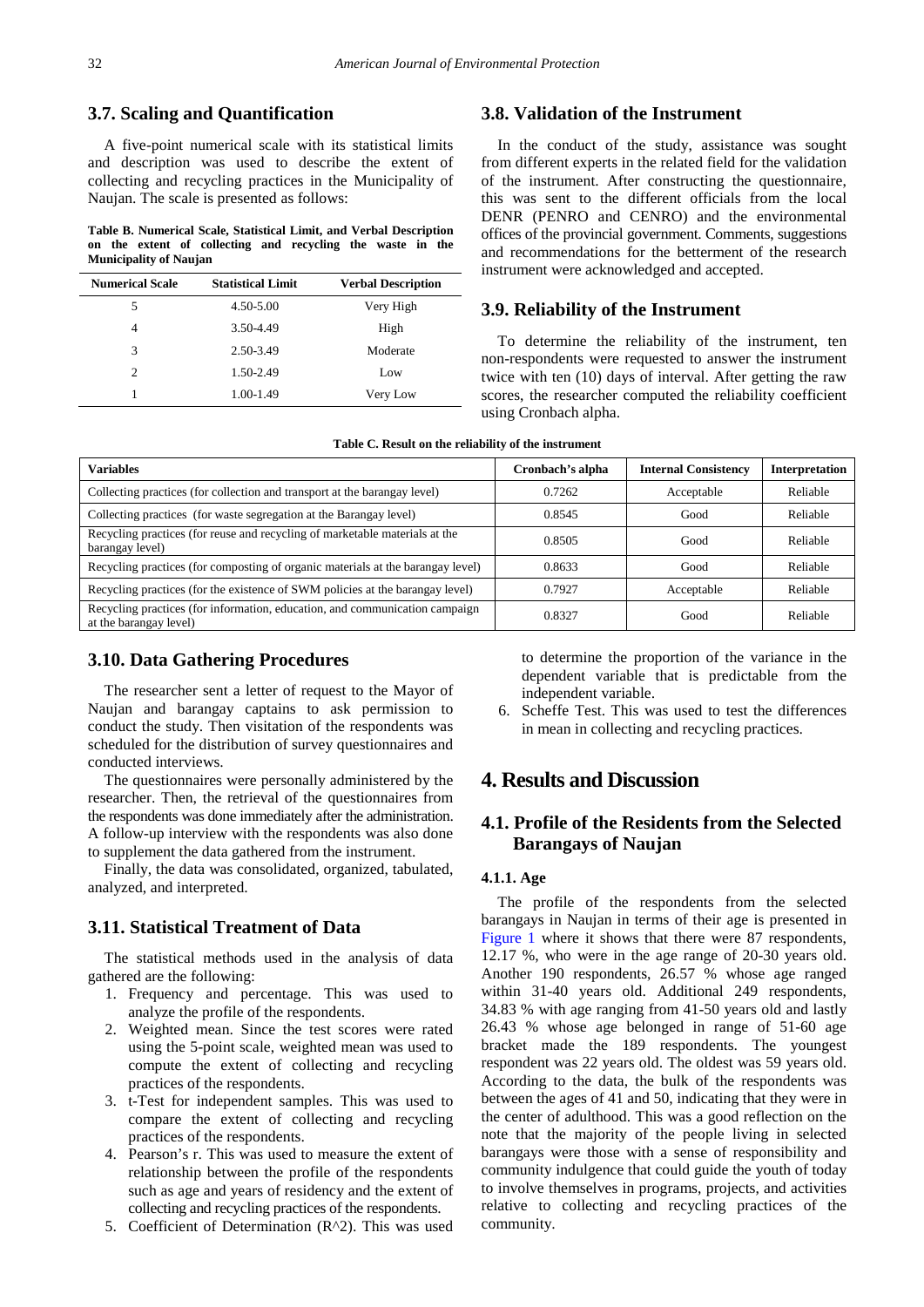<span id="page-4-0"></span>

**Figure 1.** Distribution of Respondents as to Age

**4.1.2. Gender**

<span id="page-4-1"></span>

**Figure 2.** Distribution of Respondents as to Gender

It is evident in [Figure 2](#page-4-1) that out of the total respondents investigated for this study, more than half of (56.08%) of them were female whereas about 43.92% were found to be male.

The data suggested that there were more female respondent residents of the selected barangay in Naujan than males. This might be a good point for discussion because Tiwari [\[11\]](#page-11-3) found out that household waste management practices are influenced by the demographic factors age, gender, education, occupation and income level. The study shows that women, rather than men, handle the household waste. Female participation was mostly involved in recycling, composting and landfill activities. The final research results show that women's participation was found to be higher than that of men in managing household waste.

#### **4.1.3. Residency**

Another salient factor to be considered was the respondents' length of residency which can be gleaned from [Figure 3.](#page-4-2) It clearly shows that there are 329 respondents, 46.01 %, who were in the range of 30 years and above residency in the selected barangay in Naujan and this comprised the majority of respondents. Another 155 respondents, 26.68% are within 21-30 years of residency. Additional 124 respondents, 17.34% are within 11-20 years of residency and lastly 14.87% whose length of residency fell within the 0-10 year's bracket which completed the 107 respondents. This was the smallest group of respondents.

<span id="page-4-2"></span>

**Figure 3.** Distribution of Respondents as to Residency

This provided a good discussion because it correlated with a study entitled "Residents' perception of solid waste disposal practices" by Kaoje et al. [\[12\]](#page-11-4) that 55% of the residents were responsible for the poor sanitation while 38% said government and 7% don't know who were responsible. For the cleaning of the surrounding, 41% of respondents said resident was responsible for cleaning their environment, 19% government and 40% said its responsibility of both government and the residents.

## **4.2. Different Solid Waste Collected and Recycled of the Residents from the Selected Barangays of Naujan**

**Table 1. Distribution of respondents as to compostable solid wastes collected and recycled**

| <b>WASTES</b>                  | TOTAL | PERCENTAGE (%) |
|--------------------------------|-------|----------------|
| Fruits and vegetable peeling   | 715   | 100.00         |
| Leftover food                  | 715   | 100.00         |
| Vegetable trims                | 465   | 65.03          |
| Fish/fowl/meat/animal entrails | 297   | 41.54          |
| Soft shells                    | 94    | 13.15          |
| Plant Debris/ Yard waste       | 646   | 90.35          |

The compositions of compostable waste collected in selected barangay of Naujan are shown in Table 1. It vividly shows that bulk of fruits and vegetable peeling and leftover food covers the total 715 or 100% of collected compostable waste materials. These records were accounted as the biggest number of collected compostable waste materials from the selected barangays of Naujan. However, a total of 646 or 90.35% included the plant debris and yard wastes and about 465 or 65.03% of compostable waste materials were composed of vegetable trims. The record was tailed by 297 or 41.54% collected fish/fowl/meat and animal entrails. The lowest record from compostable waste materials was soft shells of about 94 or 13.15%.

The data indicates that compostable waste materials share a great number in the total waste materials of the barangay and the municipality as well. It could be correlated to a study titled "Overview of waste disposal and landfills/dumps in Asian countries" that more organic waste, such as kitchen wastes, and fewer recyclable items,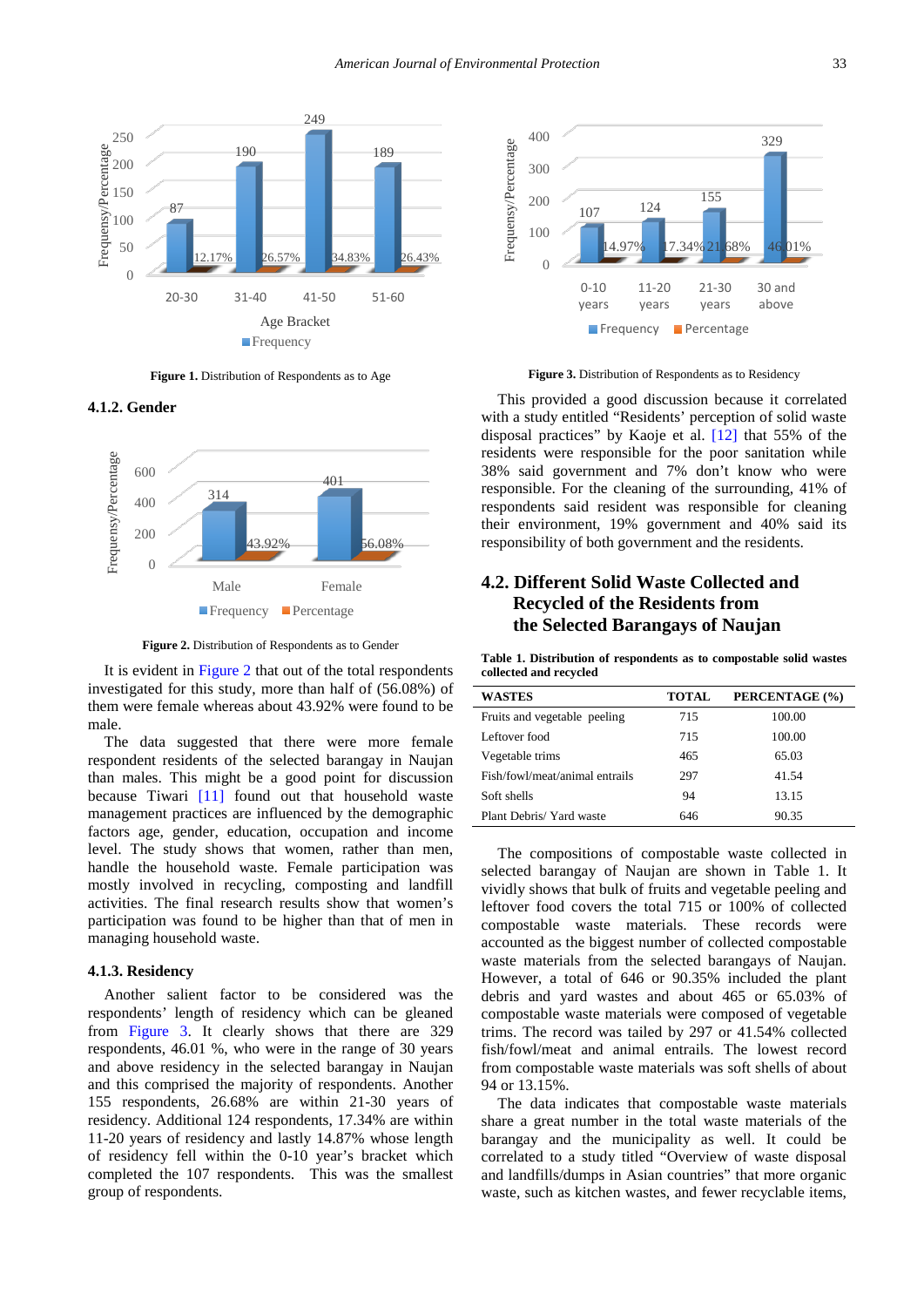such as paper, metals, and plastics are found at the rural areas. The percentages for paper and plastics (19% and 18%, respectively) observed in the Philippines were comparatively higher than in other developing Asian countries [\[13\].](#page-11-5)

**Table 2. Distribution of respondents as to recyclable solid wastes collected and recycled**

| <b>WASTES</b>          | <b>TOTAL</b> | PERCENTAGE (%) |
|------------------------|--------------|----------------|
| Newspaper              | 418          | 58.46          |
| Ferrous Scrap Metal    | 522          | 73.01          |
| Nonferrous Scrap Metal | 522          | 73.01          |
| Corrugated Cardboard   | 403          | 56.36          |
| Aluminum               | 316          | 44.20          |
| <b>Glass</b>           | 178          | 24.90          |
| Office paper           | 380          | 53.15          |
| Tin Can                | 507          | 70.91          |

In Table 2, recyclable wastes are defined as any waste material that is free of contamination, may be converted to a useful use, and can be changed into new products. Scrap metal, both ferrous and nonferrous, accounted for 522, or 73.01 percent, of the total recyclable materials collected in the Naujan barangay. This was the barangay's largest reported amount of recyclable materials. It was followed by 507 tin cans, accounting for 70.91 percent of the total. In addition, 418 newspapers, or 58 percent, 403 corrugated cardboards, or 56.36 percent, and 380 office papers, or 53.15 percent, were among the total recyclable items collected by the barangay and the municipality. Aluminium, with 316, or 44.20 percent, and glass, with 178, or 24.90 percent, contributed the least to the gathered recyclable materials.

These figures reveal that a significant amount of materials were not adequately recycled. Similarly, according to a news report, the creation of materials recovery facilities at the barangay level, where collecting of parched papers, plastics, and metal/aluminum glass might be enabled, should be encouraged. After that, they might be sold to junkshop owners and scrap purchasers, proving that there is "cash in garbage," as recycling campaigns clai[m \[14\].](#page-11-6) 

**Table 3. Distribution of respondents as to residual wastes collected and recycled**

| <b>WASTES</b>                             | <b>TOTAL</b> | PERCENTAGE (%) |
|-------------------------------------------|--------------|----------------|
| Sanitary napkins                          | 587          | 82.10          |
| Disposable Diaper                         | 494          | 69.09          |
| Worn-out Rugs                             | 715          | 100.00         |
| Cartons which contain a plastic<br>lining | 358          | 50.07          |
| Ceramics                                  | 351          | 49.09          |
| Candy wrapper/sachets                     | 715          | 100.00         |
| Plastic                                   | 715          | 100.00         |
| Styrofoam                                 | 312          | 43.64          |

The term "residual waste" refers to the material that remains after the waste treatment procedure has been completed. Such materials were also collected in Naujan's selected barangays, as shown in Table 3. The majority of leftover waste was made up of 715 worn-out rugs, candy wrappers/sachets, and plastics, accounting for 100% of the total. It was followed by 587, or 82.10 percent, of sanitary napkins and 494, or 69.09 percent, of disposable diapers. Cartons with a plastic lining (358 or 50.07 percent), ceramics (351 or 49.095), and Styrofoam had the lowest number of leftover waste items (312 or 43.63 percent).

The statistics revealed the need of addressing the issue of residual waste management. This is an interesting topic to discuss because it is mentioned in the study "Review of the Waste Management System in the Philippines" [\[15\],](#page-11-7) where they conducted a pilot testing of the Department of Science and Technology – Industrial Technology Development Institute (DOST-ITDI) Plastic Densifier technology in Payatas, Quezon City. Waste plastics, particularly styro, polyethylene, and polypropylene plastic bags, are converted into useful items such as walkway blocks, tabletops, seats, and floorings using this simple and economical technology.

Based on the number of collected residual waste items in the selected barangays in Naujan, this is a good strategy to use.

**Table 4. Distribution of respondents as to special wastes collected and recycled**

| <b>WASTES</b>                               | <b>TOTAL</b> | PERCENTAGE (%) |
|---------------------------------------------|--------------|----------------|
| Paint thinners                              | 250          | 34.97          |
| Household batteries                         | 162          | 22.66          |
| spray canisters                             | 227          | 31.75          |
| Large worn-out or broken<br>furniture       | 120          | 16.78          |
| Lamps                                       | 118          | 16.50          |
| <b>Bookcases</b>                            | 94           | 13.15          |
| Filing cabinets                             | 71           | 9.93           |
| Discarded radios, stereos and<br>TV sets    | 78           | 10.91          |
| Worn-out or broken stoves,<br>refrigerators | 83           | 11.61          |
| Oil                                         | 194          | 27.13          |
| <b>Tires</b>                                | 126          | 17.62          |

Specific garbage necessitates special treatment, specially trained personnel, and/or unique disposal procedures. Because of its number, concentration, or physical, chemical, or biological features, it may be classified as a particular waste. Table 4 shows the samples collected in the designated barangays of Naujan. Paint thinners accounted for the greatest number of special wastes collected in the selected barangay of Naujan, at 250 (or 34.97%). It was followed by 227 spray canisters, or 31.75 percent, and 194 oil canisters, or 27.13 percent. Household batteries accounted for 162 percent of the total special trash collected, while tires accounted for 126 percent. Large worn-out or broken furniture was also collected, accounting for 120 percent of the total. A total of 118 (or 16.50%) abandoned lamps and 94 (or 13.15%) discarded bookcases were also collected. Worn-out or broken stoves and refrigerators, with a total of 83 or 11.61 percent, discarded radios, stereos, and TV sets, with 78 or 10.91 percent, and file cabinets, with 71 or 9.93 percent, all contributed to the bulk of special waste items.

Despite information on correct and safe special waste identification, transportation, and disposal, a percentage of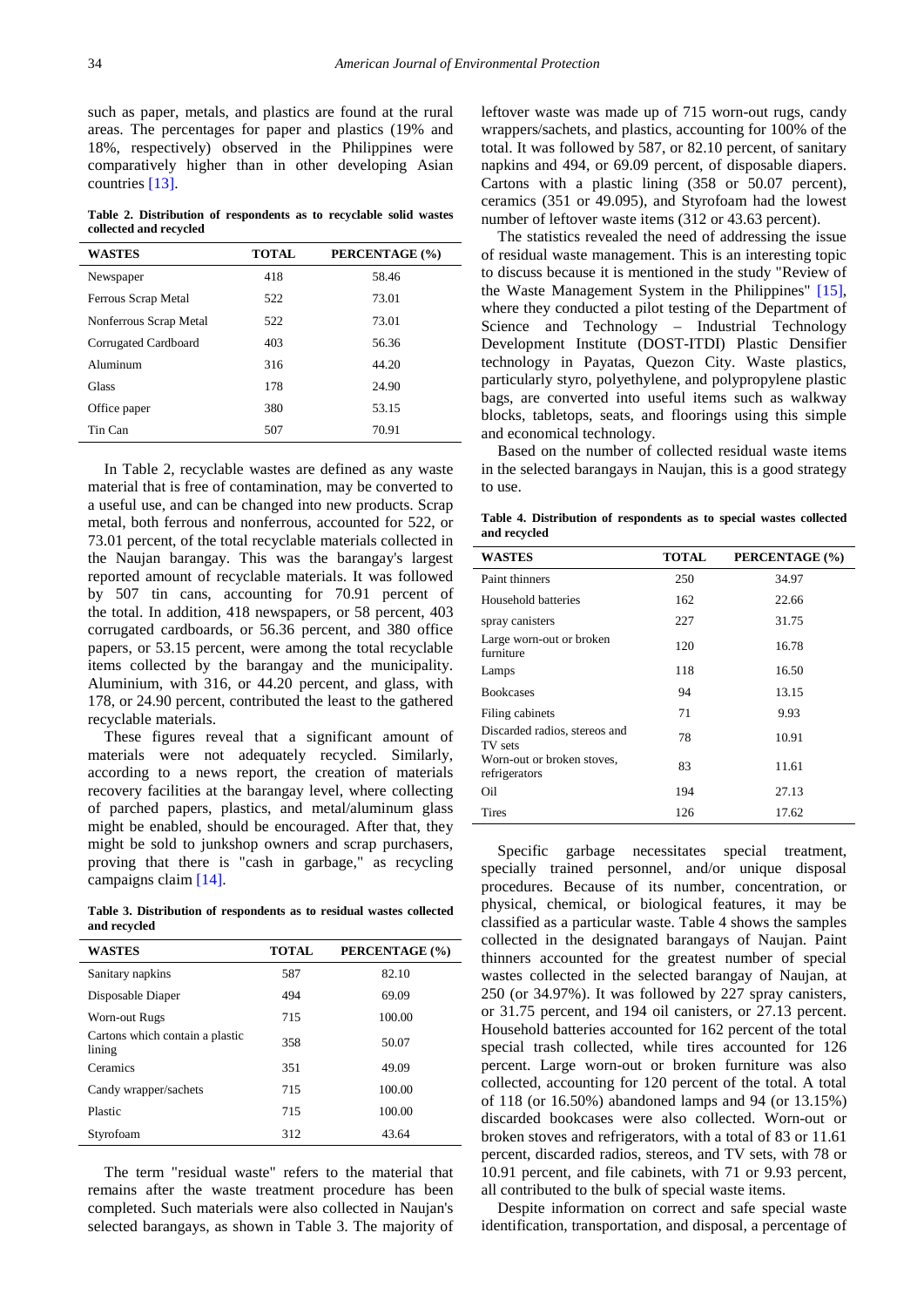these waste products were disposed of irresponsibly, according to the statistics. It's worth noting that properly disposing of hazardous household waste (HHW) helps to keep dangerous compounds out of the environment. When exposed to air, water, or other chemicals, hazardous home items can burn or start a fire, eat away at materials, destroy live tissue on touch, generate an explosion, or release deadly vapors, and damage or destroy cells and chromosomal material. These goods should not be placed in DPW's garbage or recycling receptacles, nor should they be mixed up with bulk trash collection items.

## **4.3. Extent of Collecting and Recycling Practices of the Residents from the Selected Barangays of Naujan**

Table 5 reveals that families were aware of garbage segregation and classification at the barangay level, as it received the highest 3.55 mean. This demonstrates that waste separation is observed and done at the household level. The installation of waste bins and receptacles at key locations across the municipality, on the other hand, is moderately (3.27) observed by the respondents. The respondents assigned the same moderate (3.00) rating to the provision of containers and receptacles for each sort of garbage. Sponsoring of a contest or reward system at the barangay level, on the other hand, was moderately

observed (3.09), which could be related to a study that offers incentives to residents who practice waste segregation, but the residents refuse to accept the reward because they believe it is for their own good [\[16\].](#page-11-8)

The management of special trash by professional and laboratory employees was somewhat (2.54) noticed by the respondents, indicating that this activity was not frequently seen at the barangay and municipality levels. The same was true for solid waste management contracts with private and municipal haulers, with a 2.54 mean that was described as moderate. The barangay received a 2.51 mean or moderate rating in the establishment of a cooperative to handle solid waste operations. Similarly, respondents reported a moderate description (2.50) for collecting broken glassware and disposing of it in a suitable box labeled "broken glassware," and a mean of 2.81 for transferring the remaining solid waste and disposing of it at a city or municipal landfill.

The total weighted mean (2.87) in Table 5 suggests that the collecting techniques of the selected barangay of Naujan were moderately observed. The collection processes at the barangay level can be blamed for varying levels of readiness in each municipality, barangay officials, and households in implementing waste segregation schemes. With the help of municipal officials and programs such as the Ecological Solid Trash Management Act, waste segregation has become a practice and a lifestyle choice [\[17\].](#page-11-9)

|  |  |  |  |  |  | Table 5. Mean on collecting practices as to waste segregation |  |  |  |  |  |  |  |
|--|--|--|--|--|--|---------------------------------------------------------------|--|--|--|--|--|--|--|
|--|--|--|--|--|--|---------------------------------------------------------------|--|--|--|--|--|--|--|

| No. | <b>Items</b>                                                                                                               | <b>Weighted Mean</b> | <b>Description</b> |
|-----|----------------------------------------------------------------------------------------------------------------------------|----------------------|--------------------|
|     | Segregates solid wastes at the house level                                                                                 | 3.55                 | High               |
|     | Designates wastes bins/receptacles at strategic places in the municipality                                                 | 3.27                 | Moderate           |
| 3   | Provides containers/receptacles for each type of waste to biodegradable, recyclable, non-recyclable of<br>household wastes | 3.00                 | Moderate           |
| 4   | Sponsors contest or reward system in barangays following the proper waste segregation program                              | 3.09                 | Moderate           |
| 5   | Manages special wastes by professional and laboratory personnel                                                            | 2.54                 | Moderate           |
| 6   | Manages contracts with private/public hauler for solid waste disposal                                                      | 2.54                 | Moderate           |
|     | Sets-up cooperative to managed solid waste operations                                                                      | 2.51                 | Moderate           |
| 8   | Collects broken glassware and disposes in a right box that is marked as "broken glassware"                                 | 2.50                 | Moderate           |
| 9   | Brings remaining solid waste brought and disposed in city or municipal landfill                                            | 2.81                 | Moderate           |
|     | <b>Overall Mean</b>                                                                                                        | 2.87                 | Moderate           |

| Table 6. Mean on collecting practices as to collection and transport |  |  |  |
|----------------------------------------------------------------------|--|--|--|
|                                                                      |  |  |  |

| No.          | <b>Items</b>                                                                                                                                                                                                            | <b>Weighted Mean</b> | <b>Description</b> |
|--------------|-------------------------------------------------------------------------------------------------------------------------------------------------------------------------------------------------------------------------|----------------------|--------------------|
|              | Provides properly designed containers or receptacles in selected collection points for the temporary<br>storage of solid wastes while waiting collection and transfer to processing sites or to final disposal<br>sites | 3.1                  | Moderate           |
| 2            | Designates collection points for the temporary storage of solid wastes while waiting collection and<br>transfer to processing sites or to final disposal sites                                                          | 2.84                 | Moderate           |
| 3            | Collects segregated wastes for transport and final disposal of non-recyclable materials at the barangay<br>level                                                                                                        | 2.72                 | Moderate           |
|              | Schedules properly of segregated wastes for transport and final disposal of non-recyclable materials at<br>the barangay level                                                                                           | 2.82                 | Moderate           |
| 5            | Collects materials for recycling separately from general to sorted directly from mixed waste                                                                                                                            | 2.46                 | Low                |
| 6            | Provides number of trucks in transporting solid wastes                                                                                                                                                                  | 2.80                 | Moderate           |
| 7            | Provides properly trained officers to handle solid wastes disposal                                                                                                                                                      | 2.66                 | Moderate           |
| 8            | Provides separate individual compartments for each type of wastes in the municipal dump truck                                                                                                                           | 2.87                 | Moderate           |
| 9            | Ensures precautionary and sanitary measures in the collection and transport of solid waste                                                                                                                              | 2.95                 | Moderate           |
| 10           | Promotes the "3R's" (reduce, reuse, and recycle) locally when collecting solid waste                                                                                                                                    | 2.72                 | Moderate           |
| 11           | Collects solid wastes daily at designated area                                                                                                                                                                          | 2.4                  | Low                |
| 12           | Provides MRF for segregation, processing and or buying area for recyclables                                                                                                                                             | 2.63                 | Moderate           |
| Overall Mean |                                                                                                                                                                                                                         | 2.75                 | Moderate           |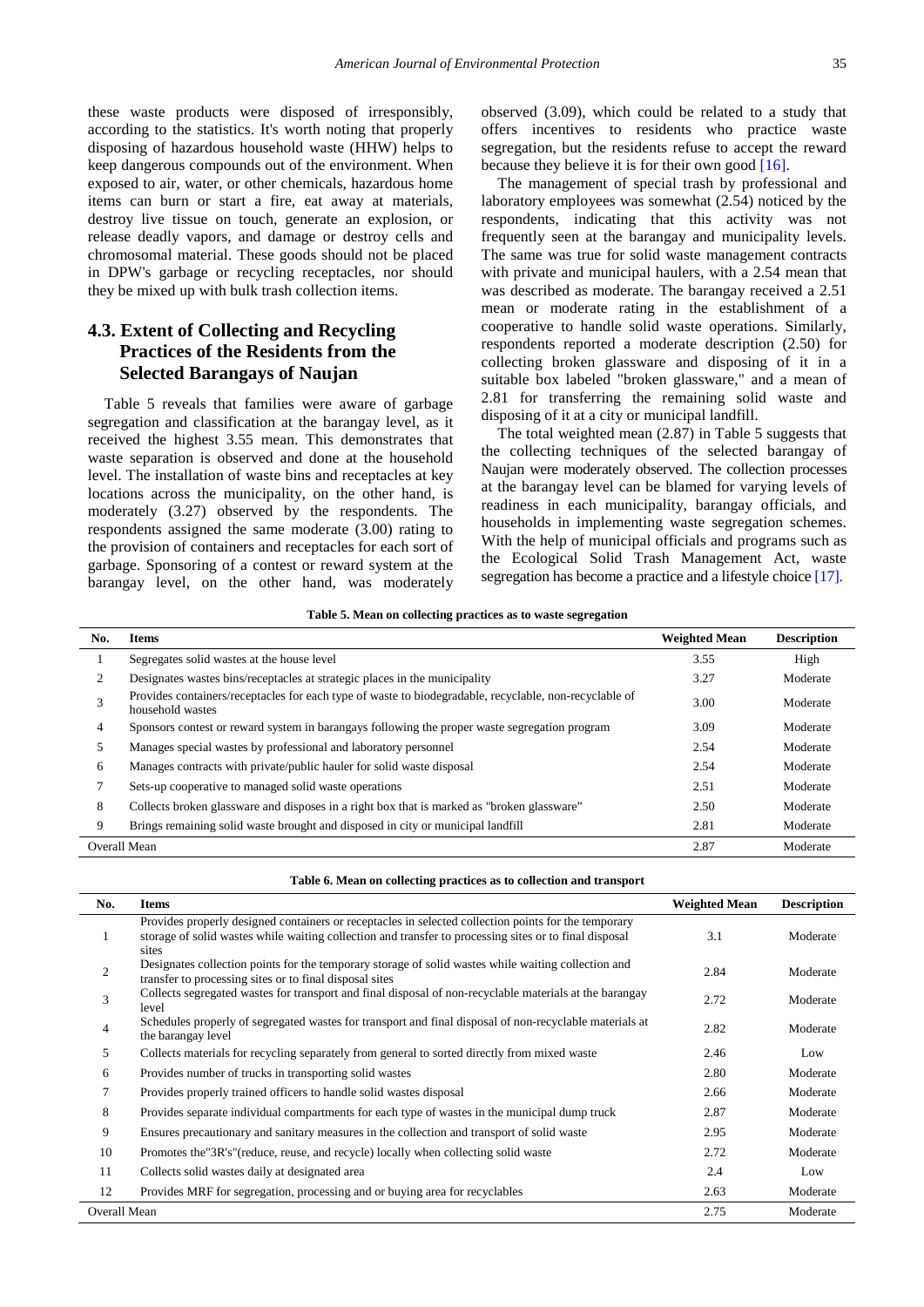Along collection and transport, Table 6 demonstrates the collecting practices of the selected barangay in Naujan specifically for collection and transport at the barangay level. The respondents rated their barangay moderate (3.1) in providing properly designed containers or receptacles in selected collection points for the temporary storage of solid wastes while waiting collection and transfer to processing sites or to final disposal sites. Designation of collection points for the temporary storage of solid wastes while waiting collection and transfer to processing sites or to final disposal sites was given moderate (2.84) rating. The respondent provided another moderate (2.72) account of the collection of segregated trash for transportation and final disposal of non-recyclable items at the barangay level. Similarly, a moderate description was given to properly scheduling segregated wastes for transportation and final disposal of non-recyclable materials at the barangay level (2.82), providing a sufficient number of trucks to transport solid wastes (2.80), assigning properly trained officers to handle solid waste disposal (2.66), providing separate individual compartments for each type of waste in the municipal dump truck (2.87), and ensuring precautionary and sanitary measures in the c (2.63). Residents, on the other hand, noted both poor descriptions in terms of collecting recyclable goods separately from general waste to be sorted straight from mixed rubbish (2.46) and collecting solid wastes every day at a designated spot (2.40).

Due to their method and schedule of collection specified for each sort of garbage, the municipality of Naujan has moderately successful collecting and transportation tactics. They collect rubbish from businesses and houses every two days for biodegradable waste and every three days for non-biodegradable waste. The wastes collected are separated at their material recovery facility, while the remainder is disposed of in a dumpsite and buried with soil. They have three collectors and segregators, all of whom are outfitted with masks and other protective gear.

Low ratings, on the other hand, were given to collection and transportation procedures, notably the collection of materials for recycling separately from general waste to be sorted straight from mixed waste and the daily collection of solid wastes at a designated place. Residents at the

barangay level are said to have failed to gather materials for recycling. There was no rubbish collection on a daily basis at the authorized area. The collection and transportation methods might be improved if the municipality established a Solid Waste Management Board to provide composting training to citizens with the help of DENR and DA. As can be observed in these towns, the preparedness of these municipalities, as well as the implementation of skills and knowledge obtained through constituent trainings, contribute to reduce the amount of waste collected at source [\[17\].](#page-11-9)

Table 7 shows the general strategy on reuse and recycling practices of marketable materials at the barangay level in the municipality of Naujan, which was moderate with a mean of 2.62. The same trend was seen at the barangay level, with a mean of 2.99 for the development of a material recovery facility, 3.09 for conducting seminars on livelihood skills training in barangays, 2.52 for providing a recycling project, and 2.60 for identifying prospective markets for recyclable commodities. Similarly, the respondent gave a moderate rating to the following categories: collection of scrap iron and materials sold for MRF maintenance (2.58), enhancement of partnerships with industry, academic, and community groups to reuse recycled materials (2.61), and use of compostable wastes in the production of organic fertilizers (2.61). (2.73). Demonstration of recycling methods to constituents (2.42), promotion of recycling methods to constituents (2.44), conversion of paper waste into paper pulp that can be used as cooking fuel (2.45), and conduct of recyclables processing to ensure that diverted materials are recovered and reused locally (2.45) received low ratings from respondents (2.38). Despite the respondents' general moderate rating of reuse and recycling procedures of marketable materials at the barangay level, the low indications or items related these practices were noteworthy. The municipality of Naujan should concentrate on developing and providing numerous recycling methods/processing options for the respondents. This meant that while barangays had MRFs, not all of them were using paper waste as cooking fuel. As a result, paper charcoal technology could be incorporated into local SWM operation[s \[18\].](#page-11-10)

| No. | Items                                                                                                  | Weighted<br>Mean | <b>Description</b> |
|-----|--------------------------------------------------------------------------------------------------------|------------------|--------------------|
|     | Establishes Material Recovery Facility (MRF)                                                           | 2.99             | Moderate           |
| 2   | Conducts seminars on livelihood skills trainings in barangays                                          | 3.09             | Moderate           |
| 3   | Provides of recycling project                                                                          | 2.52             | Moderate           |
| 4   | Identifies potential markets for recyclable goods                                                      | 2.6              | Moderate           |
| 5   | Demonstrates recycling methods to the constituents                                                     | 2.42             | Low                |
| 6   | Promotes recycling methods to the constituents                                                         | 2.44             | Low                |
|     | Converts paper waste into paper pulp which can be used as cooking fuel                                 | 2.45             | Low                |
| 8   | Collects scrap iron and materials which and are sold for maintenance of MRF                            | 2.58             | Moderate           |
| 9   | Enhances partnership with the industry, academic and community groups to reuse recycled materials      | 2.61             | Moderate           |
| 10  | Conducts recyclables processing to ensure that the diverted materials are recovered and reused locally | 2.38             | Low                |
| 11  | Uses compostable wastes in the production of organic fertilizers                                       | 2.73             | Moderate           |
|     | <b>Overall Mean</b>                                                                                    | 2.62             | Moderate           |

**Table 7. Mean on recycling practices as to reuse and recycling of marketable Materials**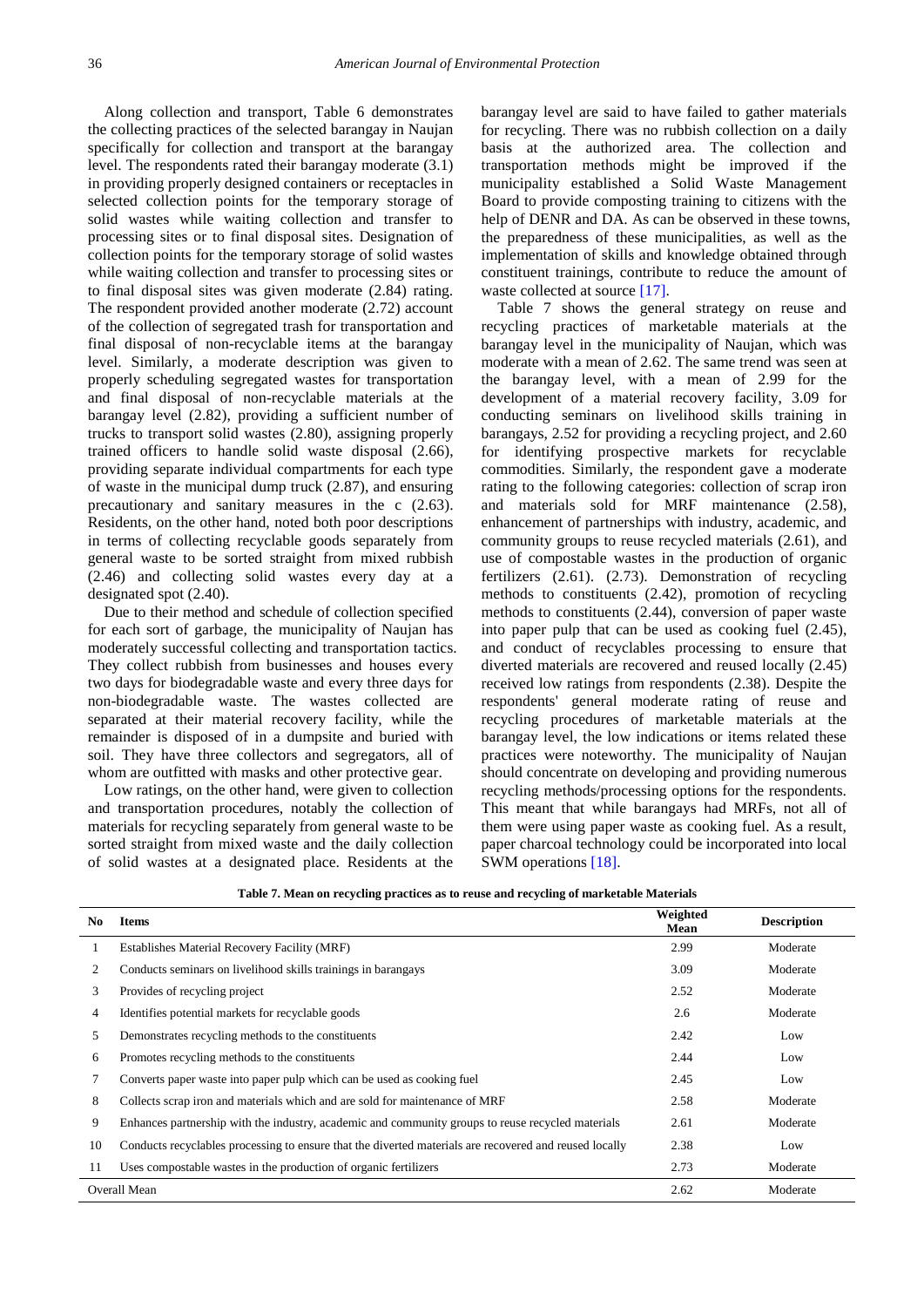**Table 8. Mean on Recycling Practices as to composting of organic materials**

| No                  | Items                                                           | Weighted Mean | Description |
|---------------------|-----------------------------------------------------------------|---------------|-------------|
|                     | Provides skills training on composting                          | 2.78          | Moderate    |
|                     | Collects and use of municipal waste for composting              | 2.46          | Low         |
|                     | Uses of municipal waste for composting                          | 2.52          | Moderate    |
| 4                   | Diverges organic wastes from landfills to produce valuable soil | 2.69          | Moderate    |
|                     | Practices composting methods                                    | 2.28          | Low         |
| <b>Overall Mean</b> |                                                                 | 2.56          | Moderate    |

Table 8 shows the recycling techniques for composting organic resources at the barangay level. Three of the five descriptions were moderate, such as offering composting skills training (2.78), using municipal trash for composting (2.52), and diverting organic wastes from landfills to produce good soil (2.52). (2.69). However, both the collection and utilization of municipal garbage for composting (2.46) and the implementation of composting procedures received low ratings (2.28).

The municipality and the barangay should also consider providing other methods of composting organic debris, despite the fact that it obtained an overall grade of 2.56 and was described as moderate. At the barangay level, the municipality should promote composting technologies. Plain vanilla composting, 3-Bin composting, fast composting, anaerobic composting, trench composting, and worm composting are some of the alternatives [\[19\].](#page-11-11)

Table 9 shows the strategies for an information, education, and communication campaign at the barangay level. The solid waste management advocacy of the municipal government with the support and involvement of the schools received a very significant observation with a mean of 3.79, which is high in description. The majority of the indicators for recycling practices were rated as moderate, such as providing knowledge on waste segregation to every household/ establishment (3.31), providing public information on the importance of waste segregation, recycling, and re-use through forums, public announcements, and assemblies (3.49), posting of signboards/ billboards related to RA 9003 (3.21), conducting seminars to every barangay on SWM practices (2.94), and sharing of RA 9003 documents (2.94). (2.63).

The total mean of 3.16, which was moderate in description, indicated that information, education, and communication at the barangay level were reasonable, but that if the municipal government put more attention on it, the barangay level would absorb the practice of solid waste management. During PTA meetings in primary schools, as well as regular sessions and barangay assembly,

the municipality's ENRO disseminates information on solid waste classification and success stories on recycling for business. They engaged the students in various events, such as slogan and painting competitions. They also handed out instructional materials and taught locals in each barangay about appropriate garbage management. Through this, a positive transformation in the attitudes and perceptions of the people towards proper solid waste management is possible through information dissemination not only about the hazards and risks of improper waste disposal but at the same time the sharing of knowledge about the advantages and benefits of applyin[g \[18\].](#page-11-10)

Policies on solid waste management at the barangay level is shown in Table 10. The recycling practices in terms of existing SWM policies at the barangay level were all found to be moderate in description. The respondents rated moderate in description the barangay solid waste management plan (3.35), barangay ecological solid waste management program (3.05), barangay rules and regulation on waste (3.32) and barangay acts and penalties relative to SWM (3.04). Equally the acts of throwing all kinds of dirt in creek and its tributaries and also roads and streets (3.19), monitoring SWM strategies (3.18), making fits and/or other dug holes at the river bank (2.6), creating barangay SWM board (2.74) and adopting specific revenue generating measure to promote the viability of its SWM plan (2.81).

The data revealed that the ratings given by the respondents in their evaluation are manifestations of the initiatives and strategies of the barangay and municipality in the implementation of policies pertaining to solid waste management. The municipality has solid waste management plans which could be their basis in identification of the strategies, initiatives and activities to be undertaken in relation to solid waste management. The said plans of these municipalities are not yet approved by the DENR since they are still on the process of complying on the needed requirements as indicated in RA 9003 [\[17\].](#page-11-9)

**Table 9. Mean on recycling practices as to information, education and communication campaign**

| No.                 | <b>Items</b>                                                                                                                                          | <b>Weighted Mean</b> | <b>Description</b> |
|---------------------|-------------------------------------------------------------------------------------------------------------------------------------------------------|----------------------|--------------------|
|                     | Provides knowledge on waste segregation conducted at every household / establishments                                                                 | 3.31                 | Moderate           |
|                     | Provides public information dissemination on importance of waste segregation, recycling, re-use<br>through forums, public announcement and assemblies | 3.49                 | Moderate           |
| 3                   | Involves school in the solid waste management advocacy of the municipal government                                                                    | 3.79                 | High               |
|                     | Posts signboard/billboards relative to RA 9003                                                                                                        | 3.21                 | Moderate           |
|                     | Conducts seminars to every barangay re: SWM practices                                                                                                 | 2.94                 | Moderate           |
| 6                   | Provides success stories to the public encouraging them on recycling business thereby reducing waste                                                  | 2.75                 | Moderate           |
|                     | Distributes educational materials for local adaptation                                                                                                | 2.63                 | Moderate           |
| <b>Overall Mean</b> |                                                                                                                                                       | 3.16                 | Moderate           |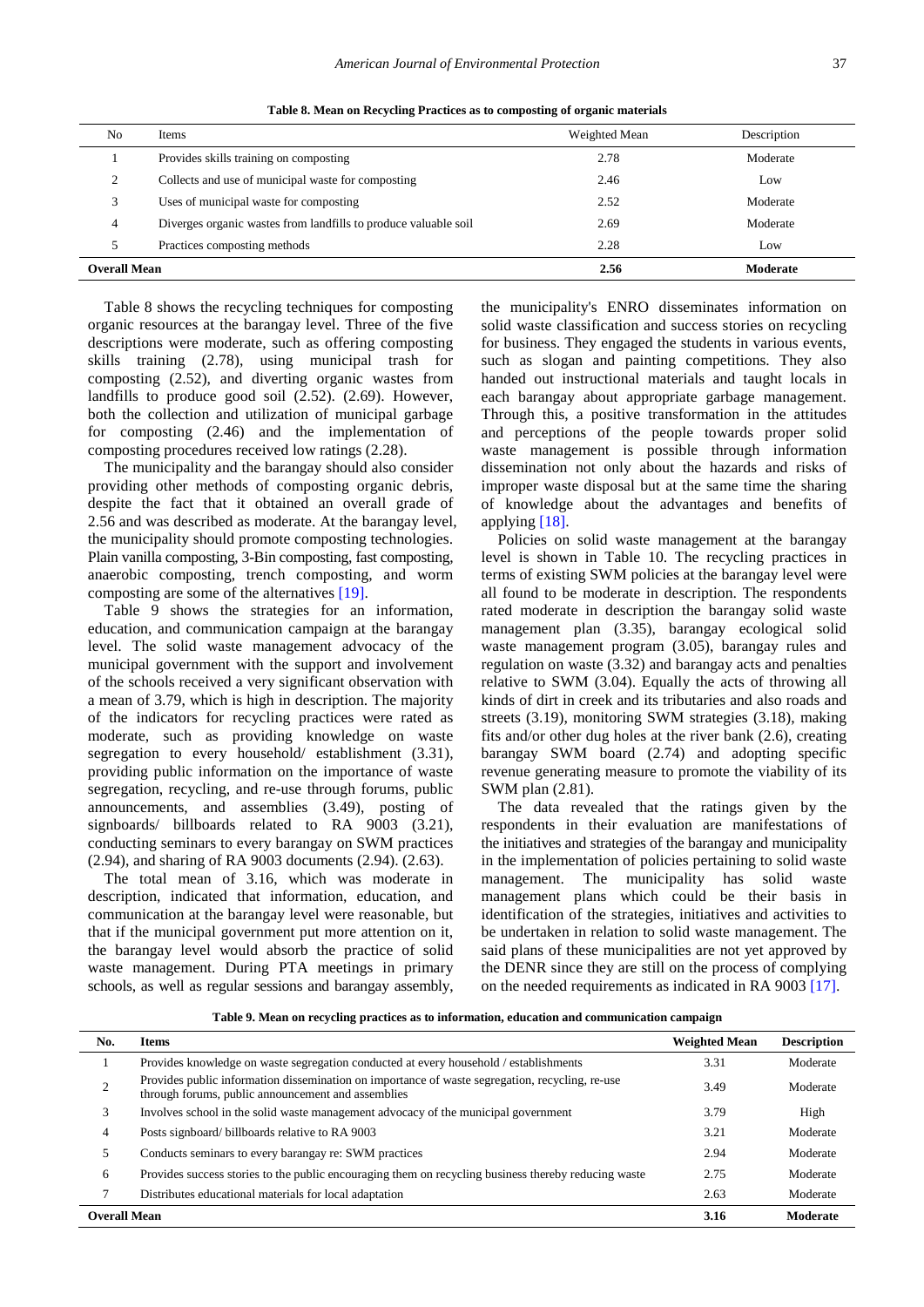|                | Table 10. Mean on recycling practices as to existence of SWM policies                                  |                      |                    |  |  |  |  |  |
|----------------|--------------------------------------------------------------------------------------------------------|----------------------|--------------------|--|--|--|--|--|
| No.            | <b>Items</b>                                                                                           | <b>Weighted Mean</b> | <b>Description</b> |  |  |  |  |  |
| 1              | Observes solid waste management plan                                                                   | 3.35                 | Moderate           |  |  |  |  |  |
| 2              | Adopts ecological solid waste management program                                                       | 3.05                 | Moderate           |  |  |  |  |  |
| 3              | Promulgates rules and regulation on waste minimization, segregation and packing and disposal.          | 3.32                 | Moderate           |  |  |  |  |  |
| $\overline{4}$ | Declares certain prohibited acts and providing penalties relative to SWM                               | 3.04                 | Moderate           |  |  |  |  |  |
| 5              | Prohibits throwing all kinds of dirt in creek and its tributaries and also roads or streets            | 3.19                 | Moderate           |  |  |  |  |  |
| 6              | Penalizes throwing all kinds of dirt in creek and its tributaries and also roads or streets            | 3.2                  | Moderate           |  |  |  |  |  |
| 7              | Monitors SWM strategies                                                                                | 3.18                 | Moderate           |  |  |  |  |  |
| 8              | Provides making of pits and/or other dug holes at the river bank                                       | 2.6                  | Moderate           |  |  |  |  |  |
| 9              | Creates barangay solid waste management board                                                          | 2.74                 | Moderate           |  |  |  |  |  |
| 10             | Adopts specific revenue generating measure to promote the viability of its solid waste management plan | 2.81                 | Moderate           |  |  |  |  |  |

Overall Mean 3.05 Moderate New York 2012 12:30 Moderate New York 2013 12:30 Moderate New York 2013 12:30 Moderate

## **4.4. Difference between the Extent of Collecting and Recycling Practices from Selected Barangays of Naujan**

Table 11 shows the Analysis of Variance of the difference between the extent of collecting and recycling practices from selected barangays in Naujan. Results revealed that the independent and dependent variables are significant  $(P>0.05)$ . Contrary to the result of the study of Manigbas [\[20\],](#page-11-12) linkage was found significantly related to environmental practices of tree planting, plastic waste management, and waste segregation but not to energy conservation, plastic waste management, disaster risk and reduction management and composting. Socio –cultural sustainability was significantly related to environmental practice except for energy conservation.

There is no significant difference found on the extent of environmental practices of teachers and students because they have the same desire to achieve sustainable development.

The Scheffe test result on the differences on mean in collecting and recycling practices is shown on Table 12. It was found out that there is a significant difference between the collecting practices for collection and transport and for waste segregation and recycling practices for information, education and communication campaign at the barangay levels.

The results imply that the residents in the different barangay in Naujan have a varying perception and understanding to the different indicators provided. Because respondents are influenced by different levels and magnitude of experiences and practices and learning occurs in the social context and what is learned is gained through observation as stated in Albert Bandura's Social Cognitive Theory 1986 [\[20\].](#page-11-12)

## **4.5. Relationship between the Profile of the Resident and the Extent of Collecting and Recycling Practices from Selected Barangays of Naujan**

It could be gleaned on Table 13 the correlation analysis between variables wherein it revealed that age and respondents is not significantly related to the collecting practices for waste segregation at the barangay level which attained 0.32% and 0.11% respectively, however, sex is correlated to the collecting practices with a percentage of 0.56%. On the other hand, the collecting practice for collection and transport is not correlated to sex and respondents obtaining 0.06% and 0.09% correspondingly, whilst age shows significance to the collection and transport (1.24%). The strategy on reuse and recycling practices of marketable materials at the barangay level in the municipality of Naujan shows no significance in terms of age, sex and respondents which get hold of 0.47%, 0.51% and 0.53% individually. The recycling practices for composting of organic materials at the barangay level displays no correlation to age, sex, and respondents which attained percentage of 0.47%, 0.51% and 0.53% respectively. In terms of recycling practices for information, education and communication campaign at the barangay level, only sex reveals with correlation to the recycling practices which achieved a percentage of 0.75% while age and respondents displays significance with 0.23% and 0.00% correspondingly. Along policies on solid waste management at the barangay level shows no significance and correlation in terms of age, sex and gender which obtained .26%, .32%, and .07% respectively.

**Table 11. Analysis of Variance on the differences between the extent of collecting and recycling practices**

| Source                | SS         | Df   | MS       |       | Prob>F | <b>Result</b> |
|-----------------------|------------|------|----------|-------|--------|---------------|
| <b>Between Groups</b> | 177.11454  |      | 35.42291 | 59.77 | 0.000  | Significant   |
| <b>Within Groups</b>  | 2539.09917 | 4284 | 0.592694 |       |        |               |
| <b>Total</b>          | 2716.21371 | 4289 | 0.633298 |       |        |               |
|                       |            |      |          |       |        |               |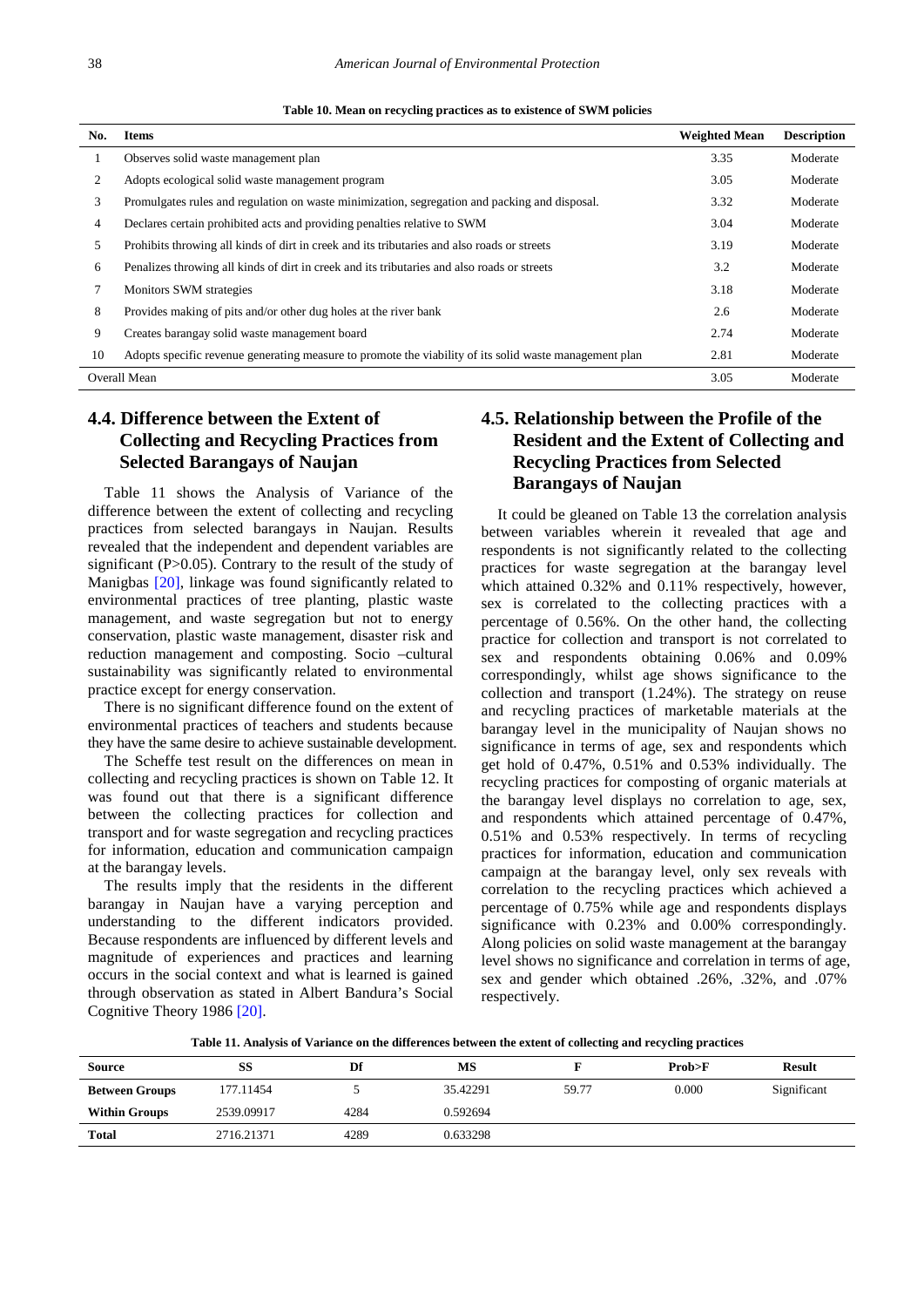| Scheffe                                                                     |          |           |        |  |  |
|-----------------------------------------------------------------------------|----------|-----------|--------|--|--|
| Extent                                                                      | Mean     | Std.Err.  | Groups |  |  |
| Collecting practices as to collection and transport                         | 2.867754 | 0.0287914 | C      |  |  |
| Collecting practices as to waste segregation                                | 2.747552 | 0.0287914 | BC     |  |  |
| Recycling practices as to reuse and recycling of marketable materials       | 2.620598 | 0.0287914 | AB     |  |  |
| Recycling practices as to composting of organic materials                   | 2.620598 | 0.0287914 | AB     |  |  |
| Recycling practices as to existence of SWM policies                         | 2.564476 | 0.0287914 | AB     |  |  |
| Recycling practices as to information, education and communication campaign | 3.158641 | 0.0287914 | D      |  |  |

**Table 12. Scheffe Test Results on the differences in Mean in Collecting and Recycling practices**

Note: Means sharing a letter in the group label are not significantly different at 5 % level.

|                                                                                                           | DV           |        |             |        |                  |        |  |
|-----------------------------------------------------------------------------------------------------------|--------------|--------|-------------|--------|------------------|--------|--|
| IV                                                                                                        | AGE          |        | <b>SEX</b>  |        | <b>RESIDENCY</b> |        |  |
|                                                                                                           | r            | $r^2$  | r           |        | r                |        |  |
| <b>COLLECTING PRACTICES</b> for waste segregation at the barangay<br>level                                | $-0.0569$ ns | 0.0032 | $0.0745*$   | 0.0056 | $-0.0329$ ns     | 0.0011 |  |
| <b>COLLECTING PRACTICES</b> for collection and transport at the<br>barangay level                         | $-0.1112*$   | 0.0124 | $0.0234$ ns | 0.0006 | $-0.0299$ ns     | 0.0009 |  |
| <b>RECYCLING PRACTICES</b><br>for reuse and recycling of marketable materials at the barangay level       | $-0.0688$ ns | 0.0047 | $0.0711$ ns | 0.0051 | $-0.0731$ ns     | 0.0053 |  |
| <b>RECYCLING PRACTICES</b><br>for composting of organic materials at the barangay level                   | $-0.0688$ ns | 0.0047 | $0.0711$ ns | 0.0051 | $-0.0731$ ns     | 0.0053 |  |
| <b>RECYCLING PRACTICES</b> for information, education and<br>communication campaign at the barangay level | $0.0482$ ns  | 0.0023 | $0.0864*$   | 0.0075 | $-0.0052$ ns     | 0.0000 |  |
| <b>RECYCLING PRACTICES</b> for existence of SWM policies at the<br>barangay level                         | $-0.0514$ ns | 0.0026 | $0.0567$ ns | 0.0032 | $-0.0267$ ns     | 0.0007 |  |

| Table 13. Correlational Analysis between profile of respondents and collecting and recycling practices |  |  |  |
|--------------------------------------------------------------------------------------------------------|--|--|--|
|--------------------------------------------------------------------------------------------------------|--|--|--|

Significant (\*) Not Significant (ns).

## **5. Conclusion and Recommendation**

Majority of the respondents were in the middle age and residing for 30 years and above. Bulk of leftover foods or kitchen wastes composed the majority of compostable waste materials which are collected and recycled from the selected barangays of Naujan. Furthermore, the respondents are segregating wastes but there is a problem regarding management of special waste. The respondents are not compliant with the barangay or municipal standards. Moreover, the residents in the different barangays in Naujan have a varying perception and understanding to the different indicators provided. Lastly, the respondents are influenced by different levels and magnitude of experiences and practices and learning occurs in the social context and what was learned is gained through observation.

The barangay government should encourage the residents to practice household segregation and recycling of waste materials and the barangay officials should establish awareness among barangay residents the habit of segregation and recycling. They may also coordinate with the barangay schools to help in the information dissemination regarding solid waste management. Special task force to confront improper solid waste management at the barangay level may be organized to monitor the strict adherence to solid waste management. The officials may craft a barangay ordinance to penalize/punish those who are not compliant to solid waste management. Furthermore, the municipalities must allocate funds for composting and ensure that material recovery facility (MRF) is functional and able to generate funds. The barangay officials may invite resource speakers about organic farming and recycling for the barangay residents. The municipalities must show commitment and sincerity to encourage direct involvement, cooperation and sense of ownership on the programs and activities. For future researchers, a similar study is recommended to include more strategies relating to waste characterization and waste disposal to justify further the results of the present study.

## **References**

- <span id="page-10-0"></span>[1] Rinkesh. (2017). Retrieved October 15, 2017, from Conserve Energy Future: https://www.conserve-energy-future.com/variouswaste-disposal-problems-and-solutions.php.
- <span id="page-10-1"></span>[2] Khajuria, A., Yamamoto, Y., & Morioka, T. (2008). Solid waste management in Asian countries: Problems and issues. WIT Transactions on Ecology and the Environment, 109, 643-653.
- <span id="page-10-2"></span>[3] Musulin, K. (2016). Waste Dive. Retrieved October 11, 2017, from http://www.wastedive.com/news/global-garbage-how-5 influential-countries-are-combating-issues-with-waste/417895/.
- <span id="page-10-3"></span>[4] Planet Natural. (2017). Garbage Problems. Retrieved October 10, 2017, from Planet Natural Research Center: https://www.planetnatural.com/composting-101/environmentalissues/garbage-gripes/.
- <span id="page-10-4"></span>[5] Murphy, M., Baxter, D., Turnbull, H., Gqirana, M., Wilson, C., Law, J., & Meyer, M. (2009). How is waste dealt with? Full Cycle Green by Nature. Retrieved October 10, 2017, from: http://www.fullcycle.co.za/index.php/what-is-waste-and-why-is-ita-problem.html.
- <span id="page-10-5"></span>[6] Ranada, P. (2015, October 6). Retrieved from Rappler Philippines: https://www.rappler.com/science-nature/environment/108276 philippines-plastic-pollution-ocean-conservancy-study.
- <span id="page-10-6"></span>[7] NSWMC. (2000). The Implementing Rules and Regulations of Republic Act 9003. *Environmental Management Bureau*, (10651), 1-44.